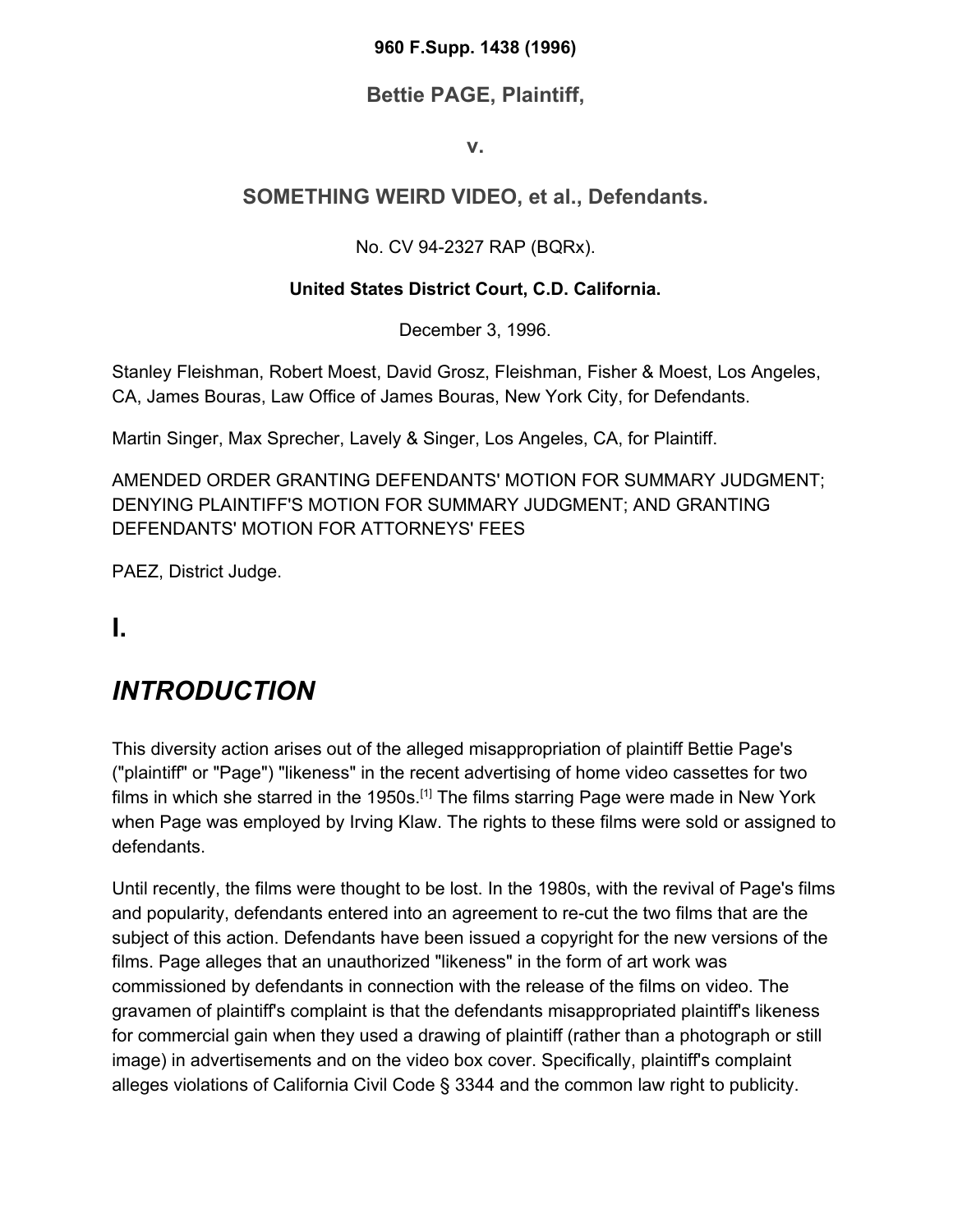On August 14, 1995, the Court issued an Order ruling that California law applies to this action. *Page v. Something Weird Video,* 908 F.Supp. 714 (C.D.Cal.1995). On August 28, 1996, the Court filed an Order Granting Defendants' Motion for Summary Judgment and Denying Plaintiff's Motion for Summary Judgment ("Order"). Judgment for defendants was entered on August 30, 1996.

Pending before the Court are the parties' cross-motions for summary judgment, which the Court revisits after granting plaintiff's Motion for Reconsideration and vacating its original Order, and Defendants' Motion for Attorneys' Fees. After full consideration of the moving, opposition, and reply papers on the original motions; plaintiff's motion for reconsideration; and Defendant's Motion for Attorneys' Fees, the Court GRANTS Defendants' Motion for Summary Judgment; DENIES Plaintiffs' Motion for Summary Judgment, and GRANTS Defendants' Motion for Attorneys' Fees.

### **II.**

### *UNDISPUTED FACTS*

For purposes of their cross-motions for summary judgment, the parties stipulated to the following undisputed facts:

Plaintiff Bettie Page ("Page" or "plaintiff") worked extensively as a professional model, performer, and actress in New York City during the 1950's. Page posed as a model for photos that appeared on the cover or inside dozens of magazines, including *Playboy* and *Art Photography.* Page also appeared in plays, television shows, and motion pictures.

One of Page's employers in the 1950's was Irving Klaw ("Klaw"). Notably, Page appeared as a featured performer in two theatrical motion pictures produced by Klaw, *Varietease* and *Teaserama.* When distributed to theaters by Klaw, the advertising for both *Varietease* and *Teaserama* included Page's name and visual image.[2]

The only agreement between Page and Klaw produced in this litigation provides, in relevant part:

I, the undersigned, being of lawful age for and in consideration of \$ received, do release and give all commercial and publication rights to photographs and motion picture films taken of myself with or without the use of may name, solely and exclusively to IRVING KLAW or assignee.

(Declaration of Max Spencer, Exh. A.). The agreement is dated September 22, 1956 and executed by Page. Neither party produced any agreement between Page and Klaw in which Page reserved any copyright or other proprietary interest in either of the two films.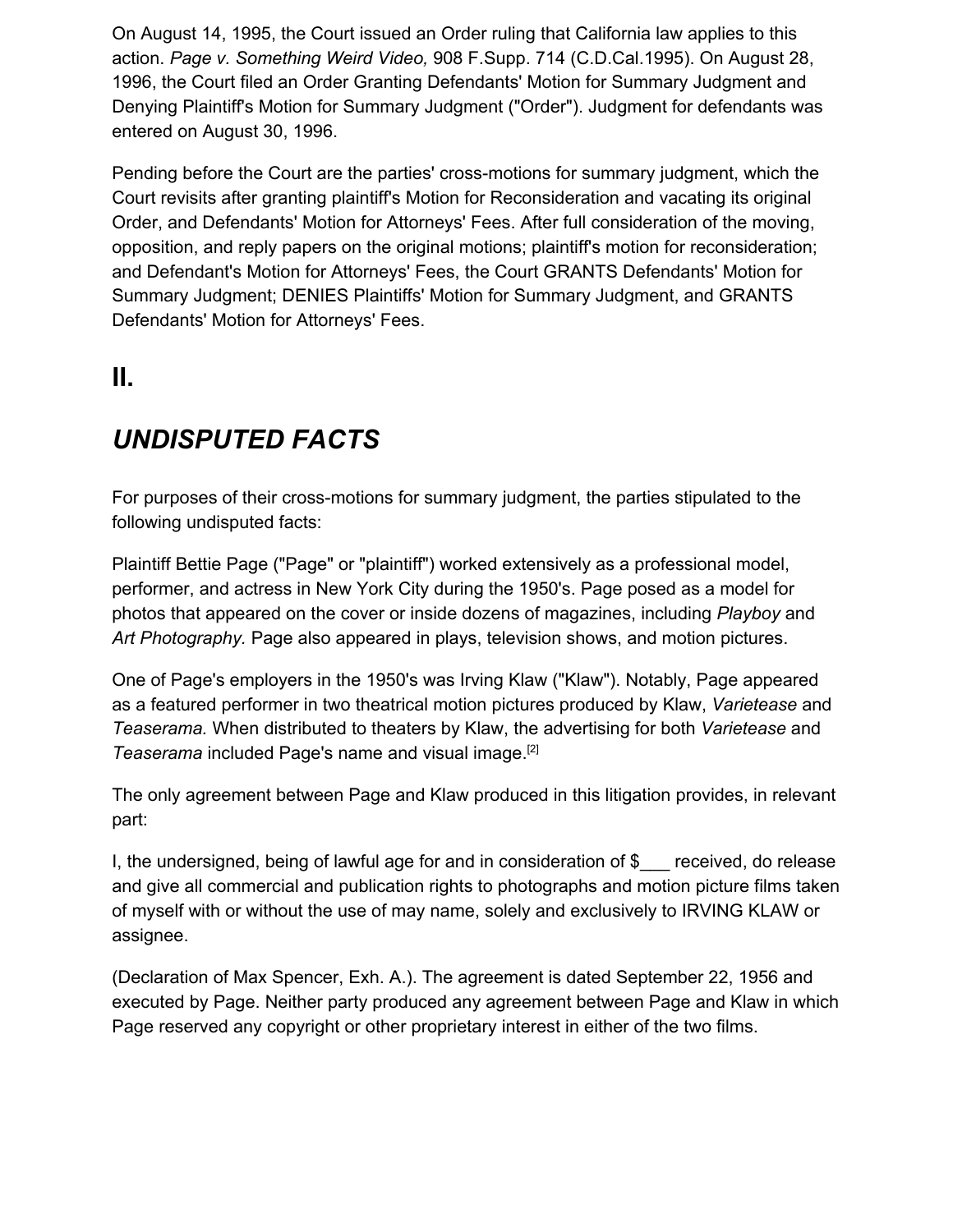On March 12, 1963, Klaw assigned the copyrights for both *Varietease* and *Teaserama* to Sonney Amusement Enterprises, Inc. ("Sonney"), and also sold Sonney the negatives, prints, still photographs and advertising material for the two films.

The copyrights for the two films were not renewed in the 28th year after their first publication, as required by 17 U.S.C. § 304(a).

At the end of 1957, Page retired from modeling, performing and acting. During the past decade, however, there has been a great deal of public interest in Page. There have been a large number of newspaper and magazine articles, as well as a few books, addressing Page in particular, or with Page as part of a general revival of interest in the 1950's. Page has been characterized as a "cult queen" and a "nostalgic icon."<sup>[3]</sup>

Defendant Something Weird Video ("SWV") is a manufacturer and distributor of prerecorded home videocassettes of older motion pictures.[4] SWV sells the videos directly to consumers through mail order catalogues, to wholesalers, and to certain retailers.

In December of 1992, defendant Friedman entered into an oral agreement with Sonney to distribute *Varietease* and *Teaserama* on home videocassette. Friedman also entered into an agreement with SWV to sublicense the rights he had acquired from Sonney. In return, Sonney gave Friedman and SWV access to the negatives of the two films. The agreement between Friedman and Sonney was reduced to writing on March 1, 1993, and the agreement between Friedman and SWV was reduced to writing on March 8, 1993.

In early January 1993, under the supervision of SWV, the negatives of *Varietease* and *Teaserama* were edited to include "revisions, editing, outtakes, inserts and other previously unpublished cinematographic material." The edited versions of the two films, which were labeled as "new editions," have been registered with the U.S. Copyright Office.

In late January and early February 1993, SWV placed an advertisement in various publications announcing the release of the home videos of *Varietease* and *Teaserama.* Plaintiff contends this advertisement contains a drawing ("new artwork")<sup>[5]</sup>, which misappropriates plaintiffs likeness. On February 6, 1993, *SWV* began mailing to its previous customers an 18-page "Update" announcing its new releases, including *Varietease* and *Teaserama.* The "Update" also included the advertisements at issue in the current action.

The advertisement was also incorporated into SWV's catalog, which was in use from March to July of 1993. Although defendant charges its customers \$3.00 for the catalogue, the money charged for the catalogue is not intended to make a profit, nor does it in fact make a profit for SWV.

The first videocassette of the new editions of the two films were shipped to SWV customers on March 22, 1993. The video cassettes were encased in box covers, which according to plaintiff also includes on it new artwork, which improperly misappropriates plaintiffs likeness. SWV admits that it commissioned the new artwork appearing in the advertisements at issue herein, as well as the videocassette box cover.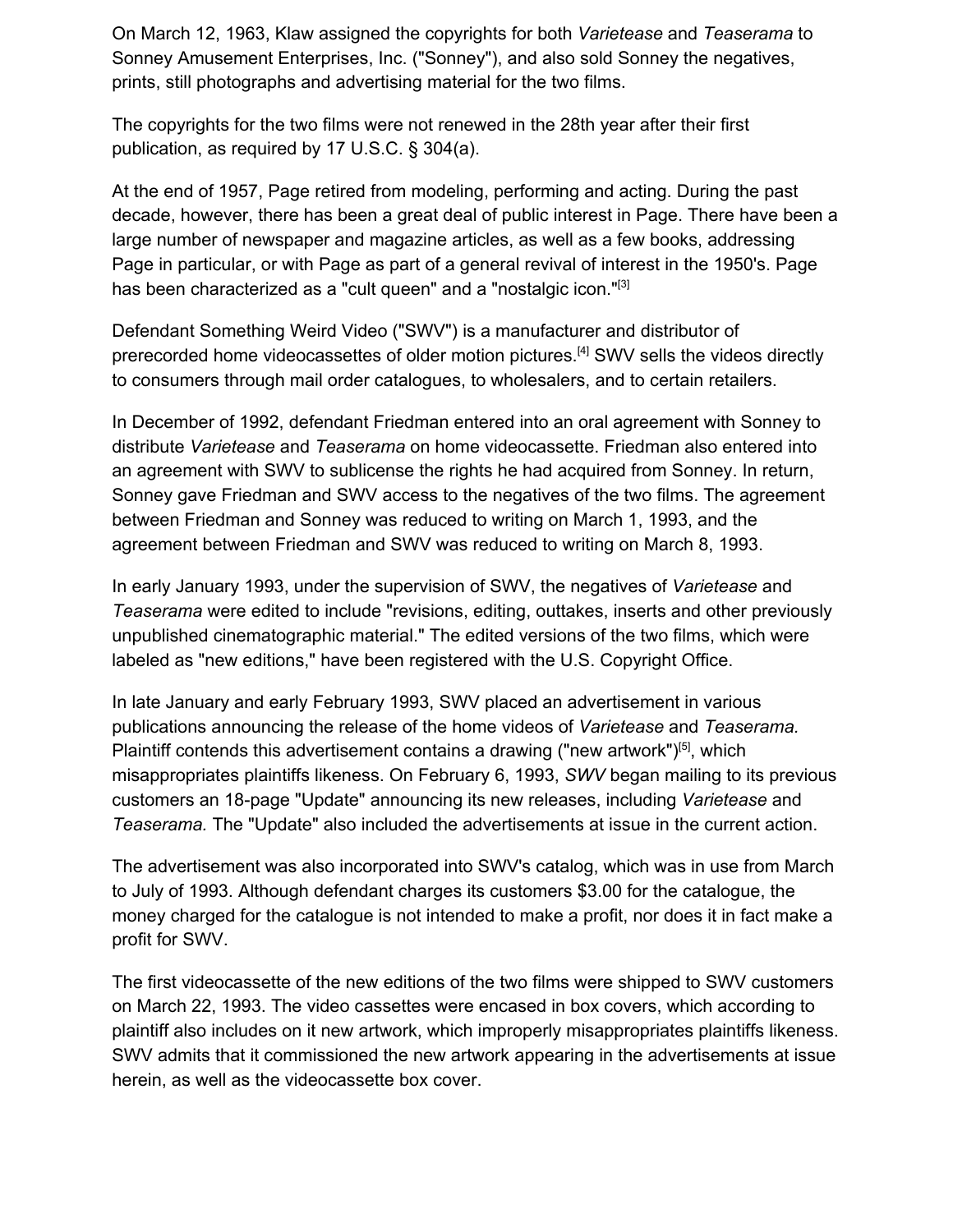## *DISCUSSION*

## **A.** *Cross-Motions for Summary Judgment*

At the threshold, it is undisputed that plaintiff was a performer in *Varietease* and *Teaserama;* that plaintiff does not hold and has never held any copyright or other proprietary interest in either of the two films; that defendants have a right to distribute the two films in the form of prerecorded video cassettes; and that SWV's challenged advertisements announced the release of *Varietease* and *Teaserama.* Thus, the issue presented by these cross-motions for summary judgment is whether defendants' use of an artistic likeness of plaintiff ("new artwork") in advertising the two motion picture videos in which plaintiff stars violates either plaintiff's common law right to publicity or California Civil Code § 3344.<sup>[6]</sup>

## **1.** *California Rights to Publicity*

"California has long recognized a common law right of privacy which includes protection against appropriation for the defendant's advantage, of the plaintiff's name or likeness." *Abdul-Jabbar v. General Motors Corporation,* 85 F.3d 407, 413 (9th Cir.1996) (internal brackets and ellipses omitted) (citing *Eastwood v. Superior Court for Los Angeles County,* 149 Cal.App.3d 409, 417, 198 Cal. Rptr. 342 (1983)).

In California, to prevail on a cause of action for common law misappropriation of plaintiff's name or likeness, plaintiff must establish: "(1) the defendant's use of the plaintiff's identity; (2) the appropriation of plaintiff's name or likeness to defendant's advantage, commercially or otherwise; (3) lack of consent; and (4) resulting injury." *Montana v. San Jose Mercury News, Inc.,* 34 Cal.App.4th 790, 793, 40 Cal.Rptr.2d 639 (1995). Unlike Civil Code § 3344, the scope of the common law tort applies not only to a person's "name or likeness," but also to that which is distinctive or personal to the individual, such as a professional persona. *See Waits v. Frito-Lay, Inc.,* 978 F.2d 1093 (9th Cir.1992), *cert. denied,* 506 U.S. 1080, 113 S.Ct. 1047, 122 L.Ed.2d 355 (1993) (singer's voice); *Midler v. Ford Motor Co.,* 849 F.2d 460 (9th Cir.1988) (singer's voice); *White v. Samsung Electronics America, Inc.,* 971 F.2d 1395 (9th Cir.1992), *cert. denied,* 508 U.S. 951, 113 S.Ct. 2443, 124 L.Ed.2d 660 (1993) (marketable celebrity identity).

California also provides a statutory cause of action for misappropriation of a person's likeness. California Civil Code § 3344. "The statutory cause of action complements rather than codifies common law misappropriation." *Montana,* 34 Cal.App.4th at 793, 40 Cal.Rptr.2d 639. Civil Code § 3344 provides, in relevant part: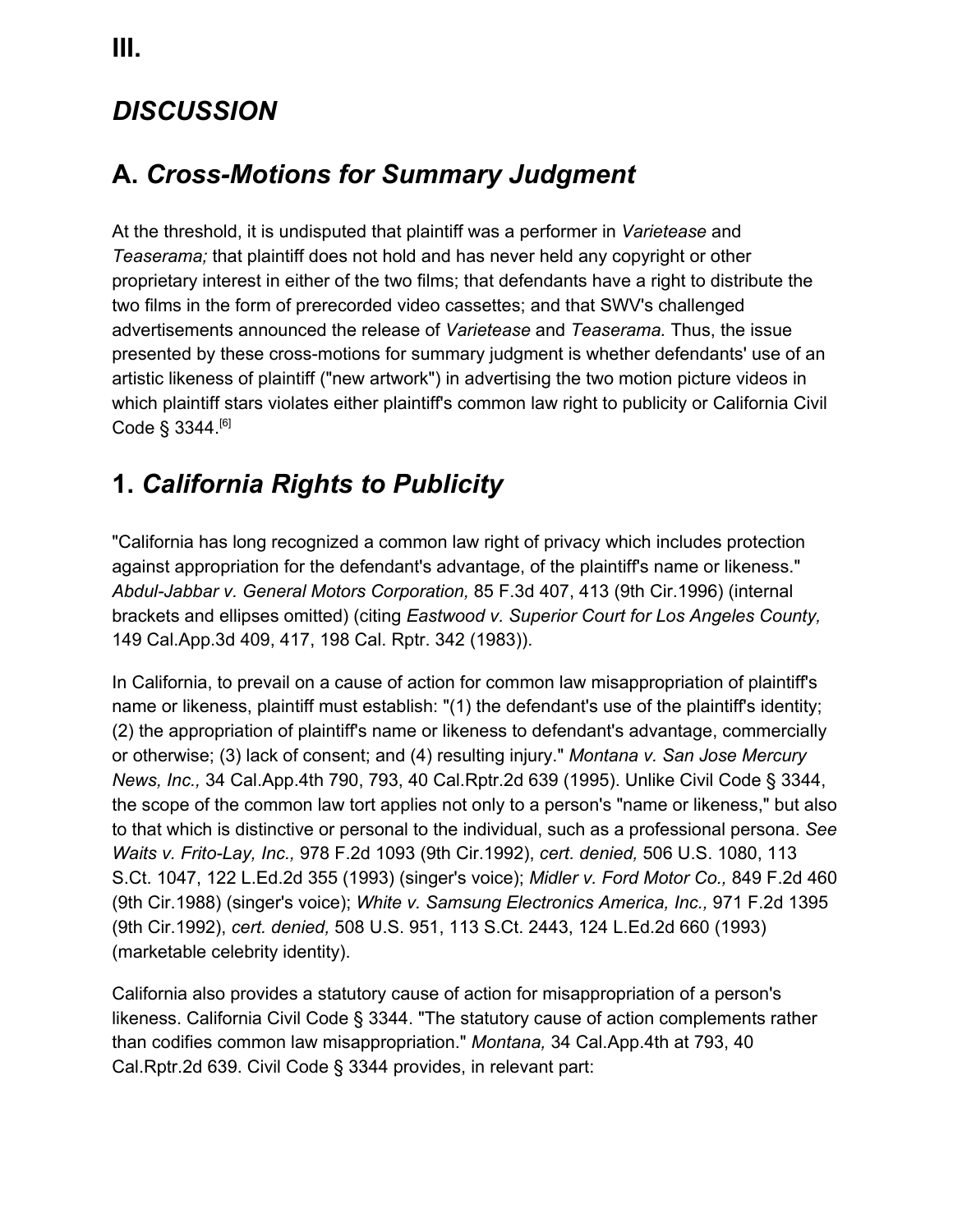Any person who knowingly uses another's name, ... or likeness, in any manner, ... for purposes of advertising or selling ... goods or services, without such person's prior consent ... shall be liable for any damages sustained ...

In addition to the common law elements, the statute requires two further allegations: "(1) knowing use; and (2) a direct connection ... between the use and the commercial purpose." *Abdul-Jabbar,* 85 F.3d at 414. The Ninth Circuit has construed section 3344's "protection of `name, voice, signature, photograph, or likeness' more narrowly than the common law's protection of identity." *Id.* at 1399.

In resolving the current motions the Court need not address the merits of plaintiff's prima facie case because the Court concludes that plaintiff's action is barred by the First Amendment.<sup>[7]</sup>

## **2.** *First Amendment*

Defendants argue that because the advertisements in question are incidental to a constitutionally protected activity, namely publication of the videos *Varietease* and *Teaserama,* the advertisements are likewise protected. In response, plaintiff argues that advertisement is a commercial activity, and is therefore not protected by the First Amendment. Plaintiff argues that because SWV charges its customers for the catalogue in which the advertisements appear, the advertisements constitute "commercial speech." This argument, however, is not supported by the admissible, undisputed evidence. Rather, undisputed evidence establishes that defendant did not intend or in fact make a profit from its catalogue sales. The catalogue was purely a form of advertising defendants' products. However, plaintiff also argues that SWV used Page's likeness to promote its other products.

Promotional speech may be noncommercial if it advertises an activity itself protected by the First Amendment. *Bolger v. Youngs Drug Prods. Corp.,* 463 U.S. 60, 67 n. 14, 103 S.Ct. 2875, 2880 n. 14, 77 L.Ed.2d 469 (1983). "Although `commercial speech' has not traditionally enjoyed constitutional protection, commercial solicitation or promotion of constitutionally protected ... works is protected as an incident to the First Amendment value of the underlying speech or activity." *People v. Fogelson,* 21 Cal.3d 158, 165 n. 7, 145 Cal.Rptr. 542, 577 P.2d 677 (1978); *see also, Bolger,* 463 U.S. at 68, n. 14, 103 S.Ct. at 2881, n. 14 ("Of course, a different conclusion may be appropriate in a case where the pamphlet advertises an activity itself protected by the First Amendment."); *Cher v. Forum International, Inc.,* 692 F.2d 634, 638 (9th Cir.1982), *cert. denied* 462 U.S. 1120, 103 S.Ct. 3089, 77 L.Ed.2d 1350 (1983) ("the right of publicity has not been held to outweigh the value of free expression").

This principle has been applied to advertisements for a film:

Having established that any interest in financial gain in producing the film did not affect the constitutional stature of [defendant's] undertaking, it is of no moment that the advertisement may have increased the profitability of the film. It would be illogical to allow [defendants] to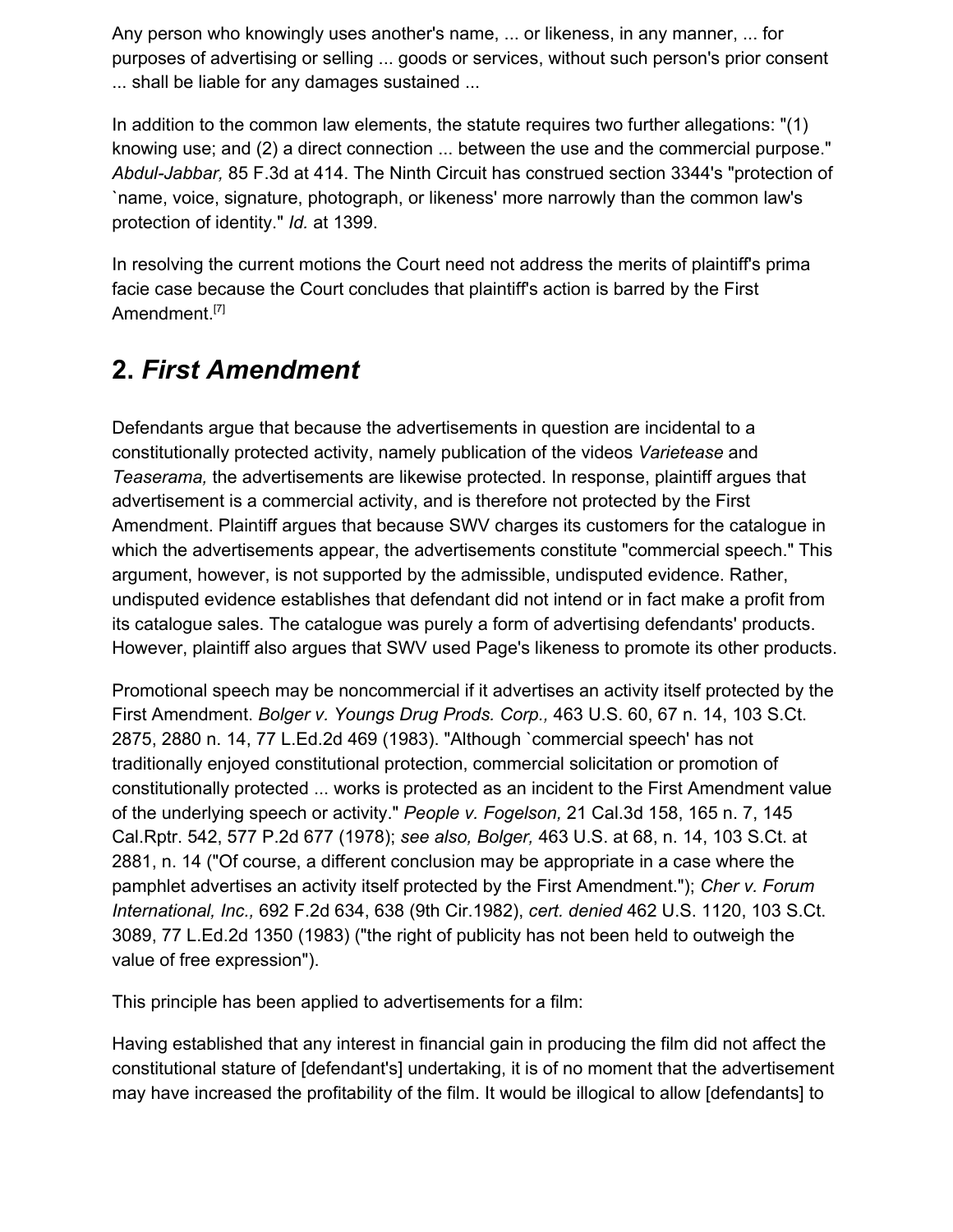exhibit the film but effectively preclude any advance discussion or promotion of their lawful enterprises. Since the use of Valentino's name and likeness in the film was not actionable infringement of Valentino's right of publicity, the use of his identity in advertisements for the film is similarly not actionable.

*Guglielmi v. Spelling-Goldberg Productions,* 25 Cal.3d 860, 873, 160 Cal.Rptr. 352, 360, 603 P.2d 454 (Bird, J., concurring).

Here, plaintiff challenges defendants' advertising for the two films starring plaintiff. Based on the undisputed facts of this case, defendants' use of plaintiff's likeness in advertising the films *Varietease* and *Teaserama* was "incidental" to the publication of the videos themselves. Defendants' advertising is protected because the videos themselves are protected by the First Amendment, and the advertising is incidental to the protected publication of the videos.

Plaintiff attempts to distinguish her case from the line of authority protecting activities that are incidental to protected speech. First, plaintiff argues that the defendants impermissibly used a drawing of plaintiff (the "new artwork") rather than a still image from the films. This argument is not persuasive. Plaintiff cites no authority, nor did the Court's own research disclose any authority, recognizing the difference between the use of a still image from the film and "new artwork" which depicts the likeness of plaintiff as seen in the films.[8] Plaintiff does not argue that the drawings depict anything other than what the viewers can expect to see in the films. Rather, the new artwork is virtually indistinguishable from a still image which could have been used.

Second, plaintiff argues that SWV appropriated her likeness in violation of California law by promoting other videocassette products in the advertisements of the videos in which she starred. The advertisements at issue include information on how to obtain a catalog of SWV's merchandise and state

DAVID FRIEDMAN'S ROADSHOW RARITIES promises not only to be our most popular series yet, but with over 100-plus volumes in the works it will also be the most extensive, the most exhaustive, the most extraordinary collection of titles ever offered on video! And what better way to kick off this gala event than with the 2 most glorious words in glamour ... BETTY PAGE!

This language suggests that plaintiff is correct in arguing that the advertisement could be interpreted as an advertisement not only for *Varietease* and *Teaserama,* but for defendant's entire line of products.

Nonetheless, plaintiff's position flies in the face of established Ninth Circuit analysis of the scope of First Amendment protection of advertisement of protected publications.

Constitutional protection extends to the truthful use of a public figure's name and likeness in advertising which is merely an adjunct of protected publication and promotes only the protected publication. Advertising to promote a news medium, accordingly, is not actionable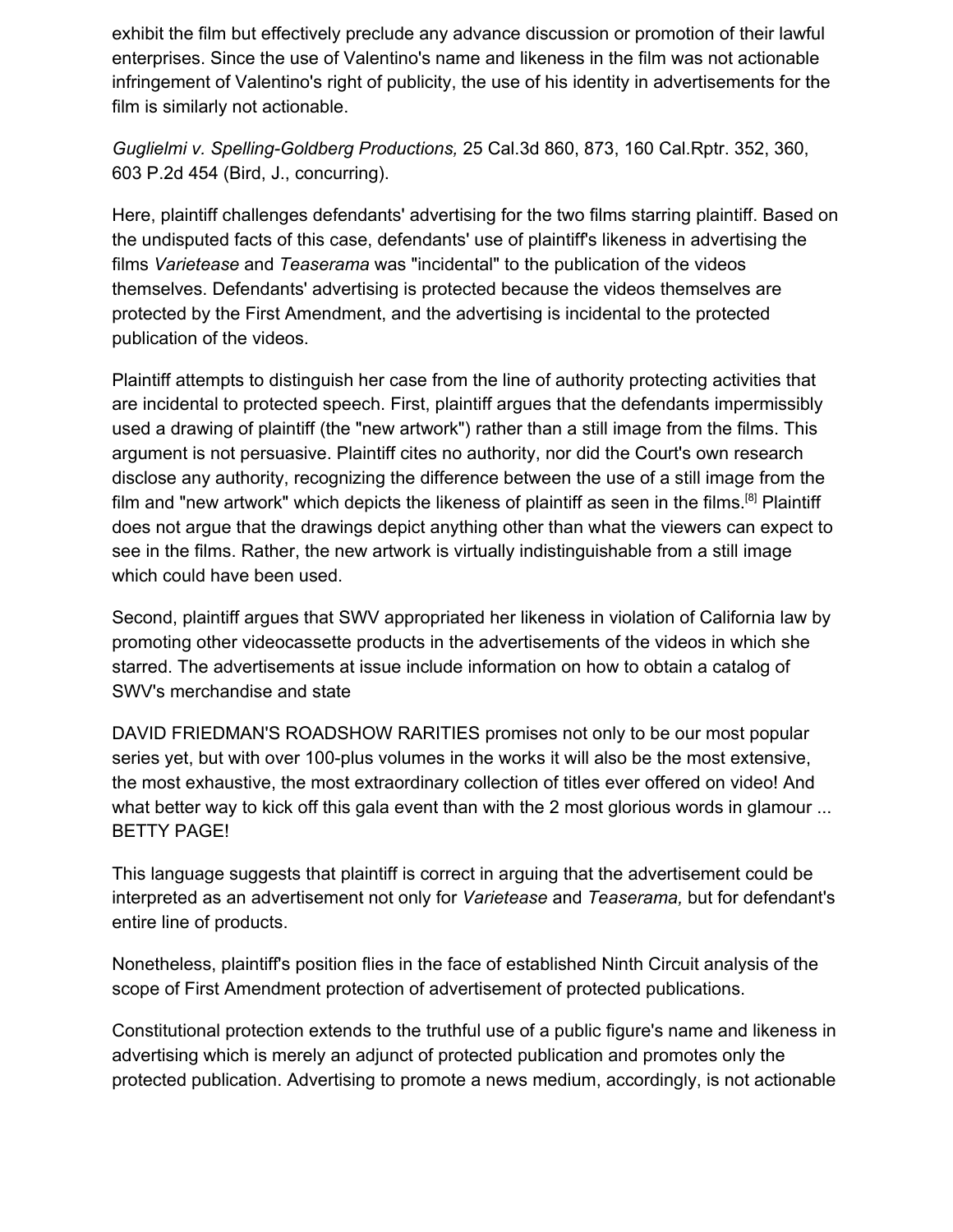under an appropriation of publicity theory so long as the advertising does not falsely claim that the public figure endorses that news medium.

*Montana,* 34 Cal.App.4th at 797, 40 Cal. Rptr.2d 639 (protecting newspaper promotion that used photos and an artistic rendition of Montana based on First Amendment right to advertise quality and content of periodical by republishing work as advertisement); *Cher,* 692 F.2d at 639 (holding First Amendment would entitle Forum, upon purchasing an interview with Cher from another magazine, to use Cher's picture for the purpose of indicating the content of its publication).<sup>[9]</sup>

Motion pictures and films generally enjoy the same First Amendment protection as traditional news media. *See, Joseph Burstyn, Inc. v. Wilson,* 343 U.S. 495, 502, 72 S.Ct. 777, 780-81, 96 L.Ed. 1098 (1952); *Weaver v. Jordan,* 64 Cal.2d 235, 49 Cal. Rptr. 537, 411 P.2d 289 (1966), *cert. denied,* 385 U.S. 844, 87 S.Ct. 49, 17 L.Ed.2d 75 (1966). As the New York Times article of November 17, 1995, suggests, mail-order videos provide a primary means of obtaining information about the 1950s subculture for which plaintiff has become "a nostalgic icon." In an earlier article, the New York Times recognized that the "orgy of historical revisionism" that has made Betty Page a nostalgic icon "masks a serious purpose: the recovery of forms of expression that were denied by the dominant culture." July 24, 1994, Section 1, page 41, col. 2-4, page 44, col. 1-5.

Thus, the promotion of vintage videos is itself a medium for transmission of news that is of interest not only to marginal groups, but to such mainstream papers as the New York Times. As a result, the First Amendment protection of newspapers and magazines outlined in *Montana* and *Cher* extends to protect SWV's use of Page's image to advertise their entire line of video products so long as they did not falsely claim that Page endorsed SWV. Plaintiff does not argue that SWV falsely claimed that Page endorsed SWV. Consequently, SWV is entitled to promote its medium, videocassettes, by using Page's likeness in its advertising to demonstrate the quality and content of its videos.

Accordingly, defendants' use of plaintiff's likeness at issue in this action is protected by the First Amendment and defendants are entitled to judgment as a matter of law on plaintiff's causes of action under California's right of publicity laws.

# **B.** *Attorneys' Fees*

## **1. Legal Standard**

In a diversity case, the availability of attorneys' fees is governed by state law. Schwarzer, Tashima, and Wagstaffe, CAL. PRAC. GUIDE: FED. CIV. PRO. BEFORE TRIAL § 1:50.5 (The Rutter Group 1996) (hereinafter Schwarzer); *Mangold v. California Pub. Util. Comm'n,* 67 F.3d 1470, 1478 (9th Cir.1995). This action was brought under California Civil Code §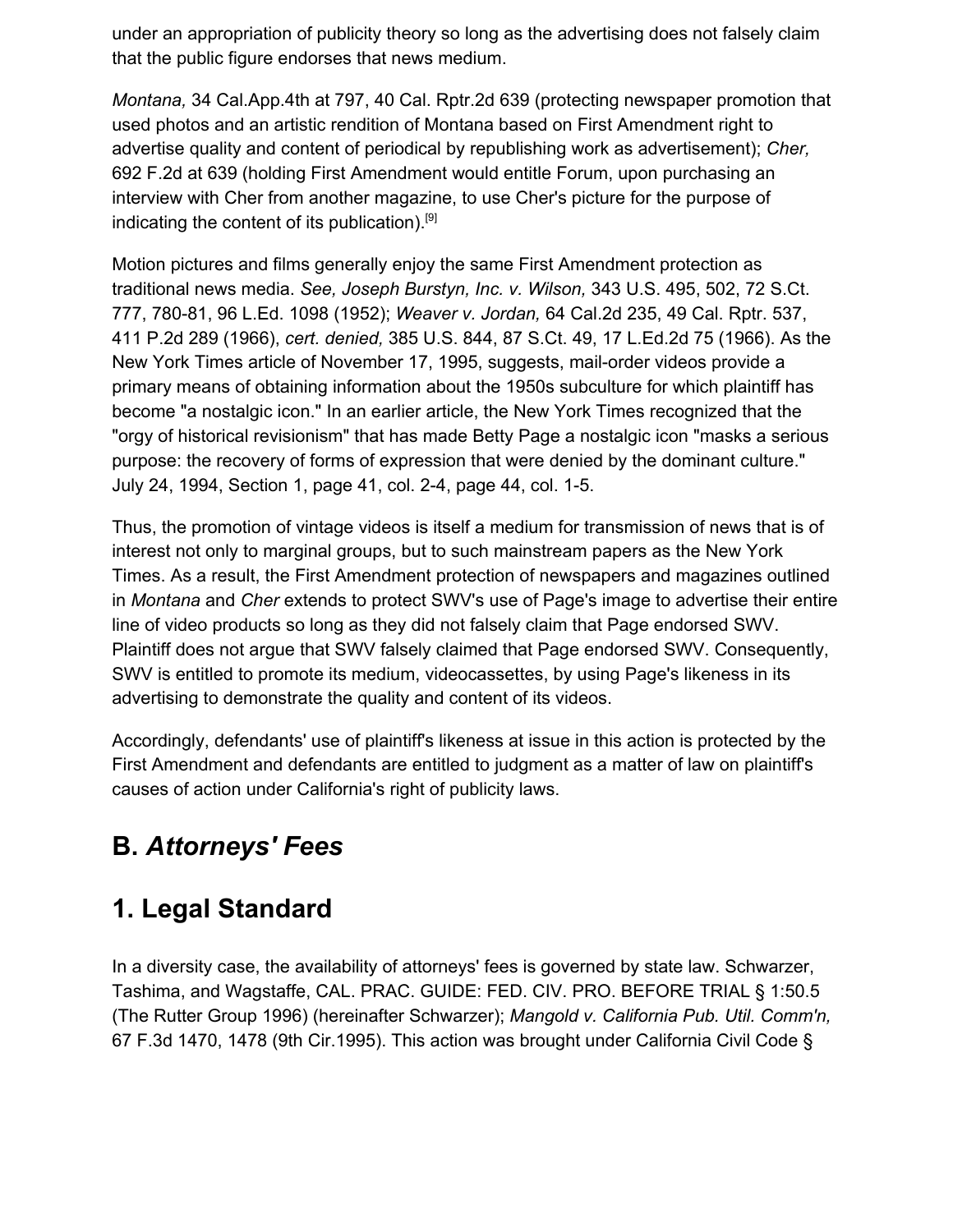3344, which includes a prevailing party fee provision. Under that section, "[t]he prevailing party... shall also be entitled to attorney's fees and costs." Cal. Civ.Code § 3344(a).

The factors considered in calculating a fee award are also governed by state law. Schwarzer, § 1:50.6 (citing *Mangold,* 67 F.3d at 1478). In general, the standards for calculating attorneys' fees are uniform for all California statutory fee provisions. *Cf. Downey Cares v. Downey Comm. Dev. Com'n,* 196 Cal.App.3d 983, 997, 242 Cal.Rptr. 272 (1987). Under California law, courts calculate an award of attorneys' fees by determining a lodestar figure based on the time spent and reasonable hourly compensation for each attorney involved in the case. *Maria P. v. Riles,* 43 Cal.3d 1281, 1295-96, 240 Cal.Rptr. 872, 743 P.2d 932 (1987) (citing *Serrano v. Priest,* 20 Cal.3d 25, 48-49, 141 Cal.Rptr. 315, 569 P.2d 1303 (1977) (*Serrano III*)). The court may, in its discretion, adjust the lodestar amount according to a number of relevant factors including:

(1) the novelty and difficulty of the questions involved and the skill displayed in presenting them; (2) the extent to which the nature of the litigation precluded employment by the attorneys; (3) the contingent nature of the fee award, both from the point of view of eventual victory on the merits and the point of view of establishing eligibility for an award; (4) the fact that an award against the state would ultimately fall on taxpayers; (5) the fact that the attorneys in question received public and charitable funding for the purpose of bringing the law suits of the character here involved; [and] (6) the fact that the monies awarded would inure not the individual benefit of the attorneys involved but the organizations by which they are employed. ...

*Id. Serrano v. Unruh,* 32 Cal.3d 621, 625 n. 6, 186 Cal.Rptr. 754, 652 P.2d 985 (1982) (*Serrano IV*).

## **2.** *Fee Award*

Plaintiff does not challenge defendants' hourly rates, or the number of hours expended on the case. Instead, plaintiff argues that (1) despite the statutory fee provision, fees should be denied because the case is one of first impression; (2) the Court has not addressed the merits, and therefore defendants are not prevailing parties within the meaning of § 3344 (i.e. success on the First Amendment affirmative defense does not make defendants the prevailing party under the statute); (3) each phase of the trial should be assessed separately and plaintiff prevailed on the choice of law phase; and (4) plaintiff should not be required to pay for defendants' attorneys' fees incurred in preparing defenses on which the Court did not rely in ruling for defendants.

Plaintiff provides no support for any of her arguments. Moreover, her arguments are not supportable. As Witkin puts it: "Obviously the defendant prevails when the plaintiff recovers nothing." 7 B.E. Witkin, *California Procedure, Judgment* § 88 at 524 (3d ed.1985). Thus, plaintiff's first and second arguments fail. On August 30, 1996, the Court entered a judgment ordering "that plaintiff take nothing, that this action be dismissed on the merits and that defendants recover their costs." Although the Court has modified that order to elucidate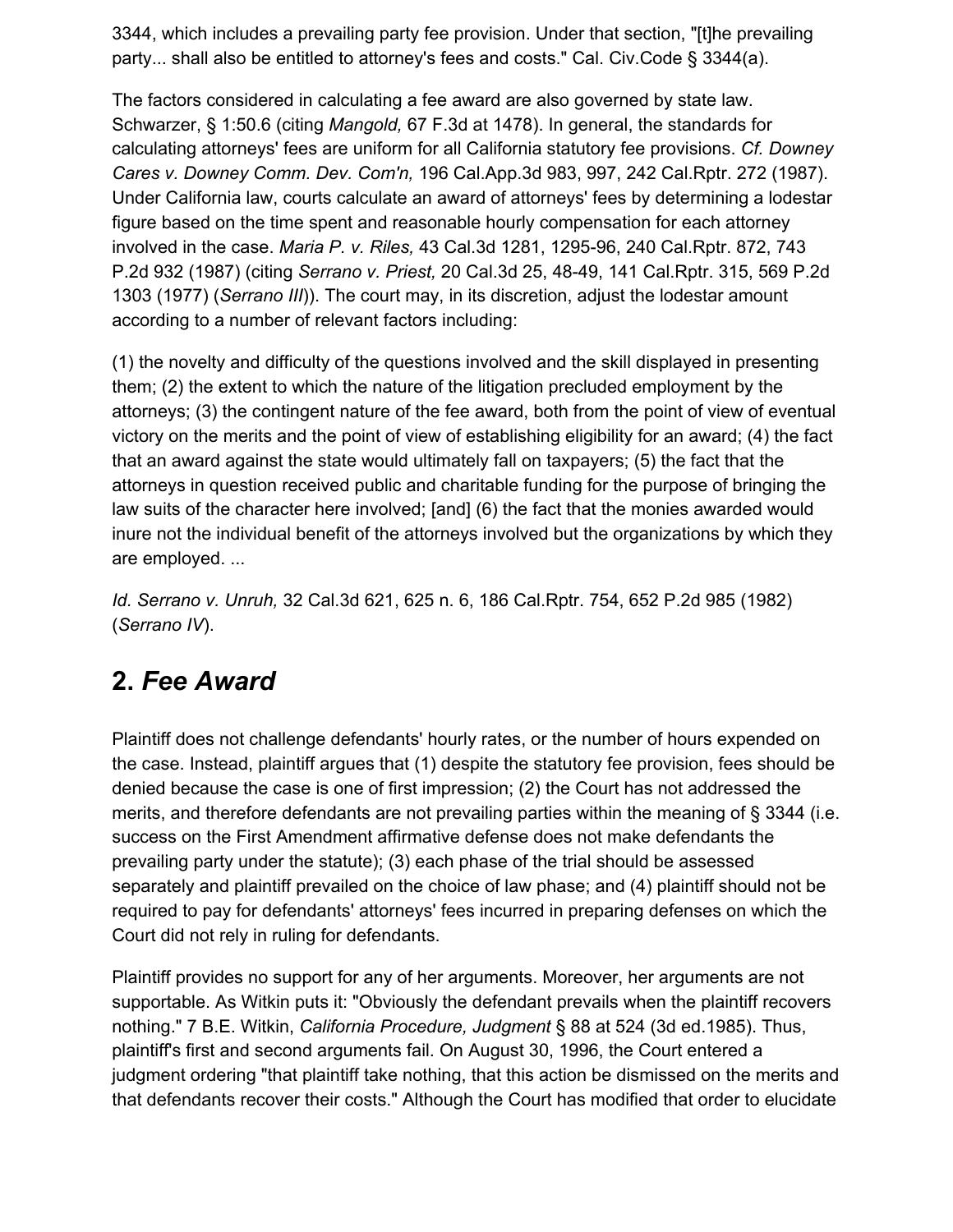the Court's reasoning, the Court's judgment remains unmodified. Thus, the only issue properly before the Court on defendants' motion for attorneys' fees is the amount defendants shall recover.

Time reasonably spent by the successful party in advancing unsuccessful theories should not be excluded from the fee award under California law. *Sundance v. Municipal Court,* 192 Cal.App.3d 268, 274-75, 237 Cal.Rptr. 269 (1987) (leaving determination of reasonableness to the trial court). Here, plaintiff contends that defendants unreasonably spent time arguing that New York law should govern and asserting numerous affirmative defenses. Plaintiff has not demonstrated that any of defendants affirmative defenses were unreasonably asserted. Consequently, defendants shall recover for all of their work on the case, not just for the time spent preparing their First Amendment defense during the second phase of the case.

Plaintiff does not challenge defendants' rates or make specific challenges to the number of hours defendants' attorneys claim to have worked on the case. Defendants request an award of attorneys' fees equal to the lodestar amount of \$82,491.25 for 47.5 hours expended by Fleishman at \$350/hour (his standard rate is \$400/hour); 68.39 hours expended by Robert Moest at \$250/hour (his standard rate is \$285/hour); 185.29 hours expended by David Grosz at \$250/hour; and 28.17 hours expended by law clerk Pauline Martin Rosen at \$125/hour. With the exception of Rosen, each defense attorney has practiced for at least 18 years and has provided the Court with a declaration explicating his experience and prior fee awards in excess of or equal to the rates requested here. The rates requested by plaintiff's counsel are reasonable. Defendants have not included in their request fees for time their New York counsel spent on the case, despite Mr. Bouras' time arguing both the choice-of-law and summary judgment motions.

Given the novelty and difficulty of the questions involved, the skill displayed in presenting the issues, the customary fees, the results obtained, and the experience, reputation, and the ability of the defense attorneys, defendants shall receive the requested fee award of \$82,491.25.

## **3.** *Award of Costs*

Civil Code § 3344 expressly provides that the prevailing party in an action under that section is entitled to an award of costs. Where a statute authorizes an award of fees and costs, but is silent as to which costs are to be awarded, California courts look to Code of Civil Procedure § 1033.5, which sets forth those costs that may and may not be recovered in a civil action.[10] *Davis v. KGO-T.V., Inc.,* 50 Cal.App.4th 772, 777-78, 58 Cal. Rptr.2d 13 (1996). Notable examples of non-recoverable costs are: fees of experts not ordered by the court; investigation expenses, including computer legal research; postage, telephone, photocopying and fax charges; transcripts of court proceedings not ordered by the court; attorney lunches; trial exhibits not used at trial; local travel expenses; and delivery charges. *See* C.C.P. § 1033.5 as interpreted in *Ladas v. California State Automobile Association,* 19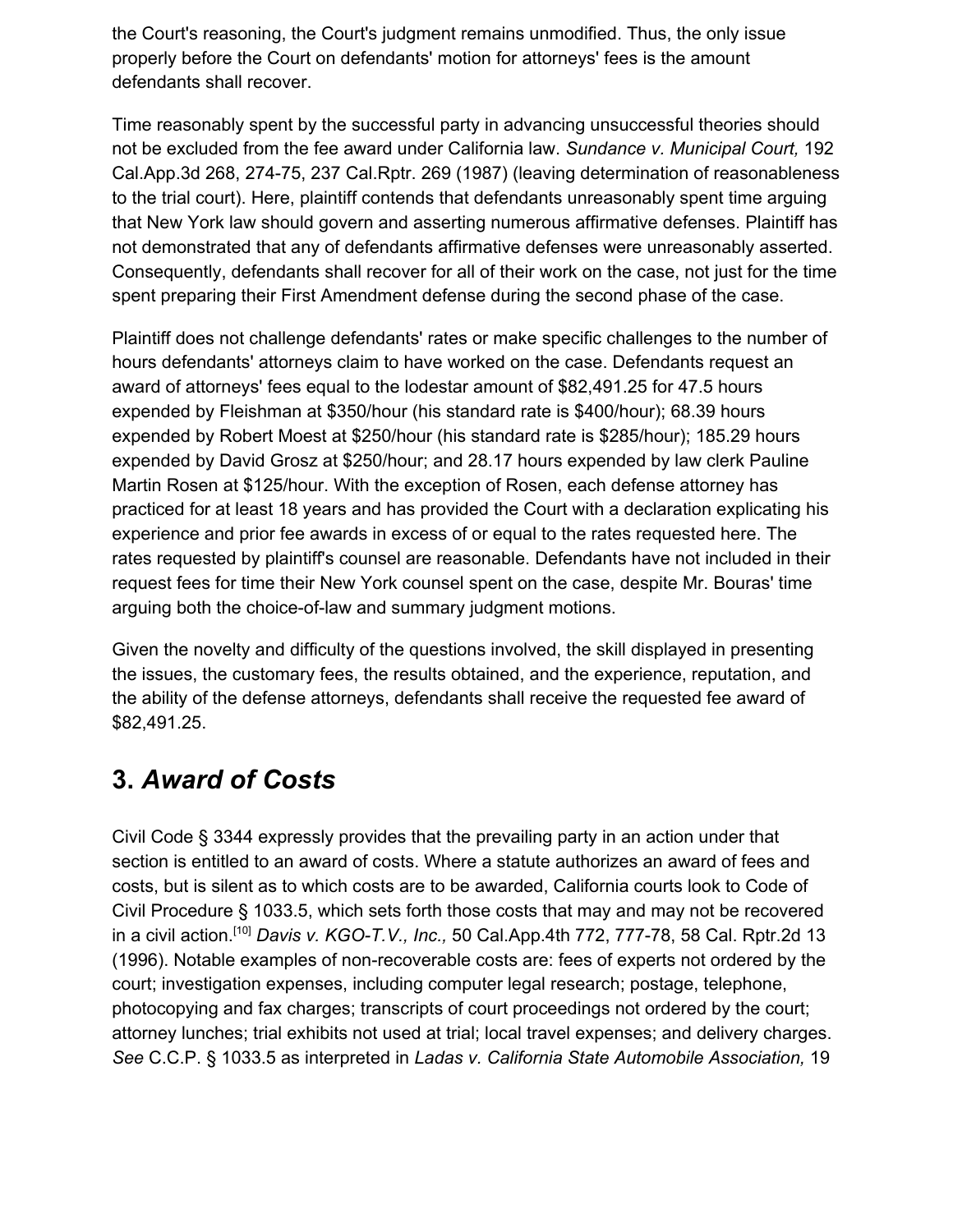Cal.App.4th 761, 23 Cal.Rptr.2d 810 (1993). Any costs not detailed in § 1033.5 may be allowed or denied at the Court's discretion. C.C.P. § 1033.5.

Defendants request \$2,751.60 for travel expenses incurred for New York attorney Mr. Bouras' to attend the May 13, 1996, and October 31, 1994, hearings. Section 1033.5 does not deal with transportation costs to attend hearings. The Court, in its discretion, GRANTS defendants that portion of Mr. Bouras' costs that was "reasonably necessary to the conduct of the litigation rather than merely convenient or beneficial." See C.C.P. § 1033.5(c)(2). The cost of Mr. Boras' airline tickets is excessive. Flying first-class is not "reasonably necessary" to further litigation. The parties cross-motions for summary judgment were scheduled well in advance, and round-trip airfare from New York City to Los Angeles typically need not exceed \$600. Consequently, the Court grants defendants request for Mr. Boras' reasonable transportation costs in the amount of \$1,200.

Defendants seek costs totalling \$7,365.10. However, defendants' break-down of claimed costs reveals that nearly all of the costs claimed are impermissible under *Ladas.* Defendants may recover \$240 for court fees. Excepting these court fees and \$1,200 for Mr. Bouras' reasonable travel expenses, the Court DENIES defendants' request for costs.

### **IV.**

## *CONCLUSION*

After full consideration of the moving, opposition, and reply papers, the admissible evidence submitted by the parties, and the oral arguments of counsel, the Court GRANTS Defendants' Motion for Summary Judgment; DENIES Plaintiff's Motion for Summary Judgment; and GRANTS Defendant's Motion for Attorneys' Fees. Judgment in favor of defendants shall be entered forthwith.

#### IT IS SO ORDERED.

[1] Her "likeness" is in the form of "original" art work. Page does not challenge defendants' use of her photographs or the distribution of the video cassettes.

[2] Plaintiff contends all visual images were photographs, while defendants contend some of them were drawings. There is no evidence in the record directly supporting either contention.

[3] Page asserts that her likeness has become "recognized throughout the United States as the quintessential `pin-up' model, and is now, akin to the likeness of James Dean and Marilyn Monroe, other nostalgic icons." Complaint at ¶ 11.

[4] According to its own literature, SWV is "the curator and conservator of the nation's consummate collection of eclectic exploitation and sex-ploitation movie videotapes."

[5] By "new artwork," plaintiff means only drawings of Page which were not used prior to 1993. All parties agree that the "new artwork" at issue embodies Page's likeness. SWV admits that it commissioned preparation of the new artwork, and that it placed the new artwork in the advertisements.